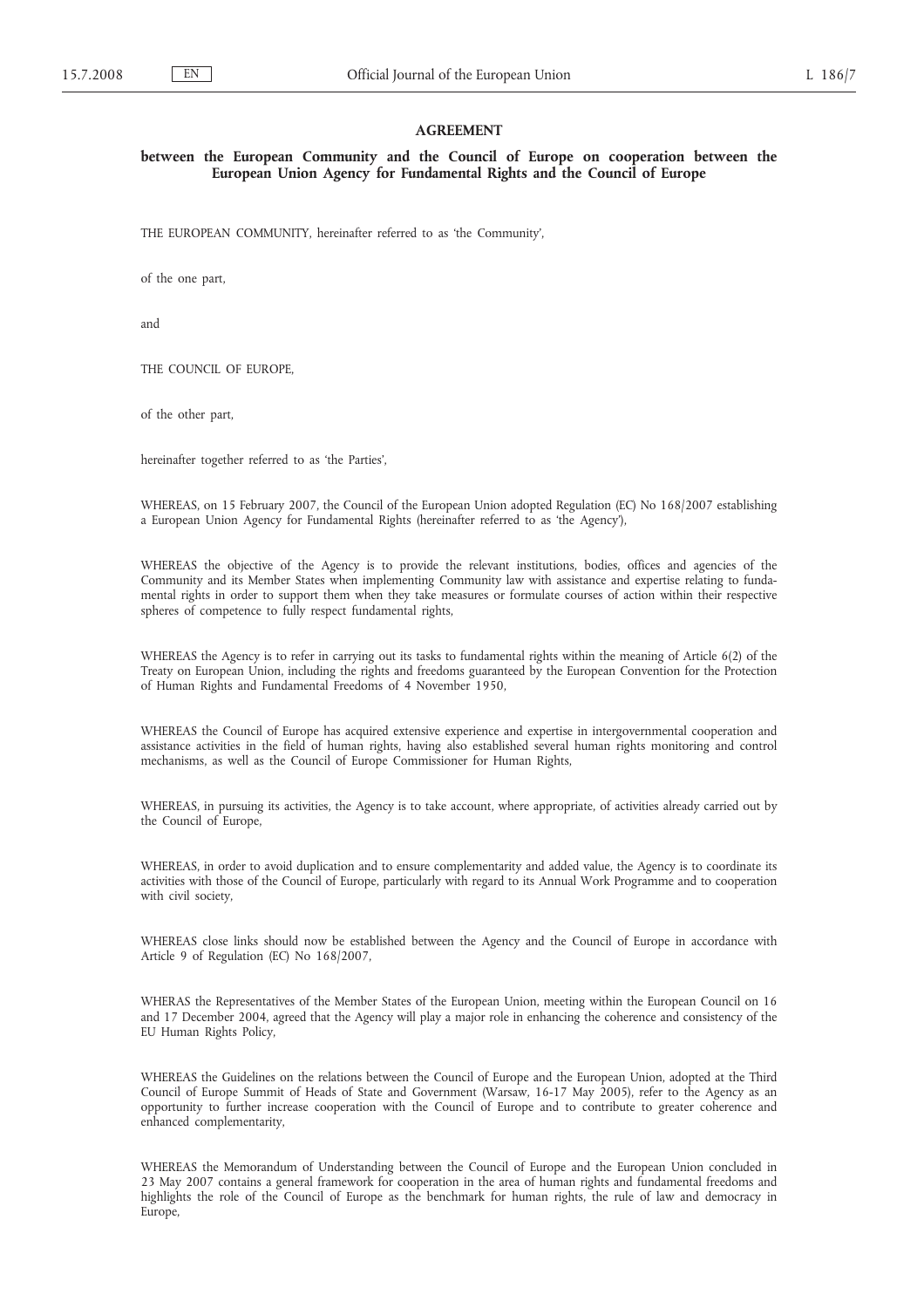WHEREAS, in accordance with the Memorandum of Understanding, the Agency respects the unity, validity and effectiveness of the instruments used by the Council of Europe to monitor the protection of human rights in its Member States,

WHEREAS it is for the Council of Europe to appoint an independent person to sit on the Agency's Management Board and on its Executive Board,

HAVE AGREED AS FOLLOWS:

# I. *Use of terms*

- 1. For the purposes of this Agreement:
- (a) the term 'Council of Europe intergovernmental committees' shall mean any committee or body set up by the Committee of Ministers, or with its authorisation, by virtue of Articles 15(a), 16 or 17 of the Council of Europe Statute;
- (b) the term 'Council of Europe's human rights monitoring committees' shall mean the European Committee of Social Rights, the European Committee for the Prevention of Torture and Inhuman or Degrading Treatment or Punishment, the European Commission against Racism and Intolerance, the Committee of Experts of the European Charter for Regional or Minority Languages, the Advisory Committee of the Framework Convention for the Protection of National Minorities and any other such independent bodies that the Council of Europe might set up in the future;
- (c) the term 'Agency' shall comprise the bodies referred to in Article 11 of Regulation (EC) No 168/2007 within their respective areas of competence.

#### II. *General cooperation framework*

2. This Agreement establishes a cooperation framework between the Agency and the Council of Europe in order to avoid duplication and ensure complementarity and added value.

3. Regular contacts shall be established at the appropriate level between the Agency and the Council of Europe. The Director of the Agency and the Council of Europe Secretariat shall each appoint a contact person to deal specifically with matters relating to their cooperation.

4. As a general rule, Council of Europe Secretariat representatives shall be invited by the Agency's Executive Board to attend meetings of the Agency's Management Board as observers. This shall not extend to particular agenda items for which, on account of their internal nature, such attendance would not be justified. Such representatives may also be invited to other meetings organized by the Agency's Management Board, including those referred to in Article 6(1) of Regulation (EC) No 168/2007.

5. Representatives of the Agency shall be invited to attend as observers in meetings of those Council of Europe intergovernmental committees in which the Agency has expressed an interest. Upon invitation by the relevant committee, representatives of the Agency may attend meetings or exchanges of views organised by Council of Europe human rights monitoring committees or committees set up under partial agreements as observers. Representatives of the Agency may also be invited to participate in exchanges of views organized by the Committee of Ministers of the Council of Europe.

6. Cooperation shall cover the whole range of the Agency's activities, both present and future.

# III. *Exchange of information and data*

7. Without prejudice to the rules on data protection in force for the Agency and Council of Europe respectively, the Agency and the Council of Europe shall provide each other with information and data collected in the course of their activities, including access to online information. Information and data thus provided may be used by the Agency and the Council of Europe in the course of their respective activities. These provisions do not extend to confidential data and activities produced or undertaken.

The Agency shall take due account of the judgments and decisions of the European Court of Human Rights concerning the areas of activity of the Agency and, where relevant, of findings, reports and activities in the human rights field of the Council of Europe's human rights monitoring and intergovernmental committees, as well as those of the Council of Europe's Commissioner for Human Rights.

9. Whenever the Agency uses information taken from Council of Europe sources, it shall indicate the origin and reference thereof. The Council of Europe shall proceed in the same way when using information taken from Agency sources.

10. The Agency and the Council of Europe shall ensure, by means of their networks, the widest possible dissemination of the results of their respective activities on a reciprocal basis.

11. The Agency and the Council of Europe shall ensure regular exchanges of information about activities proposed, under way or completed.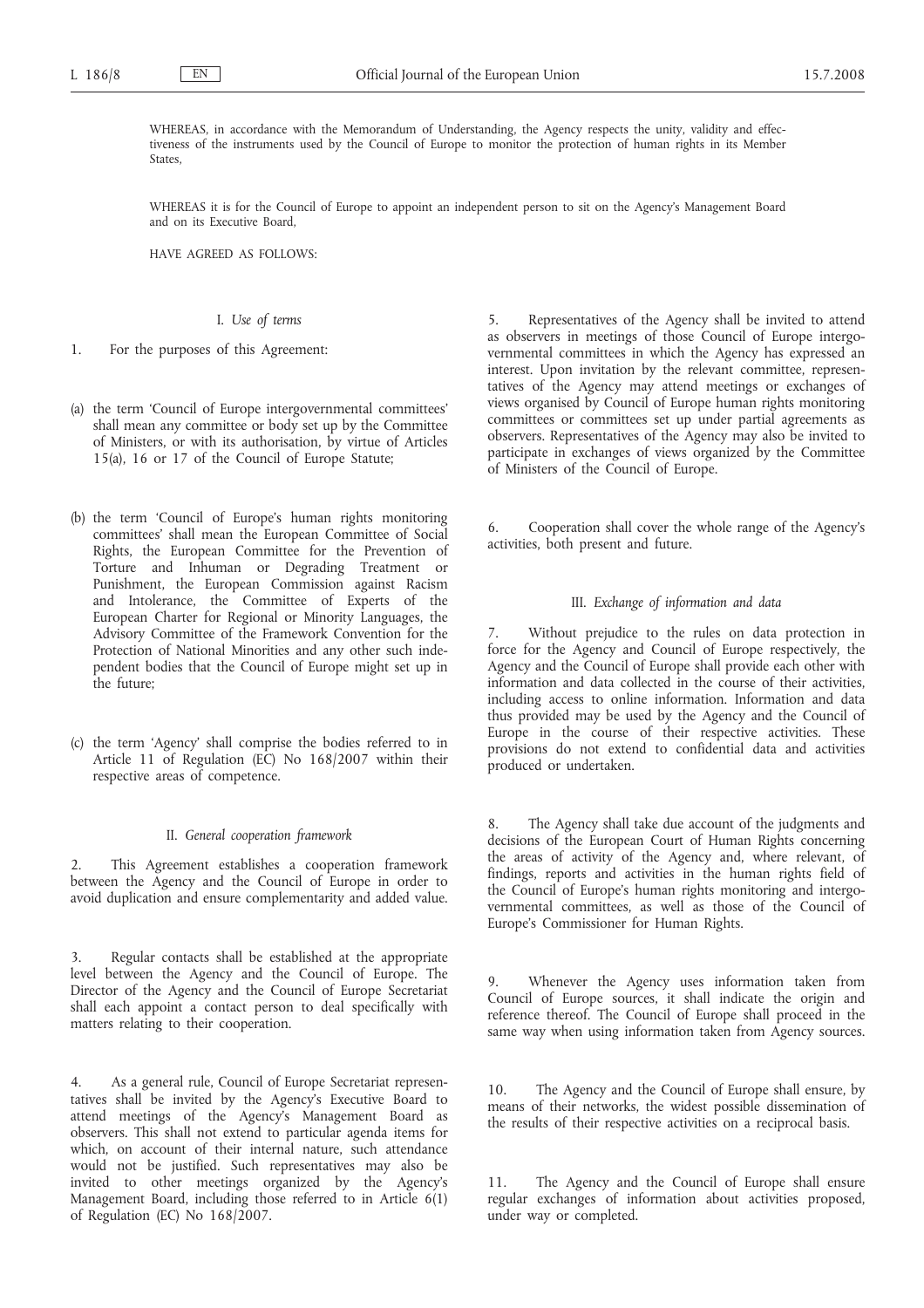### IV. *Methods of cooperation*

12. Regular consultations shall be held between the Agency and the Council of Europe Secretariat, with the aim of coordinating the Agency's activities, in particular in carrying out research and scientific surveys as well as drafting conclusions, opinions and reports, with those of the Council of Europe in order to ensure complementarity and the best possible use of available resources.

13. Such consultations shall notably concern:

- (a) the preparation of the Agency's Annual Work Programme;
- (b) the preparation of the Agency's Annual Report on fundamental rights issues covered by the areas of the Agency's activity;
- (c) cooperation with civil society, in particular association of the Council of Europe with the establishment and functioning of the Agency's Fundamental Rights Platform.

14. On the basis of such consultations, it may be agreed that the Agency and the Council of Europe shall conduct joint and/or complementary activities on subjects of common interest, such as the organisation of conferences or workshops, data collection and analysis or the setting up of shared information sources or products.

15. Cooperation between the Agency and the Council of Europe may be further promoted through grants awarded by the Agency to the Council of Europe. The 2004 Framework Administrative Agreement between the European Commission and the Council of Europe on the application of the financial checks clause to operations administered by the Council of Europe and financed or co-financed by the European Community shall apply.

16. Temporary exchanges of staff between the Agency and the Council of Europe may be effected by agreement between the Secretary General of the Council of Europe and the Director of the Agency insofar as the relevant applicable staff regulations allow.

V. *Appointment by the Council of Europe of an independent person to sit on the Agency's Management and Executive Boards*

17. The Committee of Ministers of the Council of Europe shall appoint an independent person to sit on the Management and Executive Boards of the Agency, together with an alternate member. The Council of Europe appointees shall have appropriate experience in the management of public or private sector organizations and knowledge in the field of fundamental rights.

18. The Council of Europe shall notify the Agency and the European Commission of the appointments made.

19. The person appointed by the Council of Europe to the Management Board shall be invited to participate in the meetings of the Executive Board. His or her views shall be duly taken into account, especially to ensure complementarity and added value between the activities of the Agency and those of the Council of Europe. He or she shall have a right to vote in the Executive Board as regards the preparation of decisions of the Management Board on which he or she may vote in accordance with Article 12(8) of Regulation (EC) No 168/2007.

# VI. *General and final provisions*

20. Nothing in this Agreement may be interpreted as preventing the Parties from pursuing their respective activities.

21. This Agreement abrogates and replaces the Agreement of 10 February 1999 between the European Community and the Council of Europe for the purpose of establishing, in accordance with Article  $7(3)$  of Council Regulation (EC) No 1035/97 of 2 June 1997 establishing a European Monitoring Centre on Racism and Xenophobia, close cooperation between the Centre and the Council of Europe.

22. This Agreement shall enter into force upon signature by the duly authorized representatives of the Parties.

23. This Agreement may be modified by mutual agreement between the Parties. The Parties shall evaluate the implementation of this Agreement not later than 31 December 2013 with a view to revising it if necessary.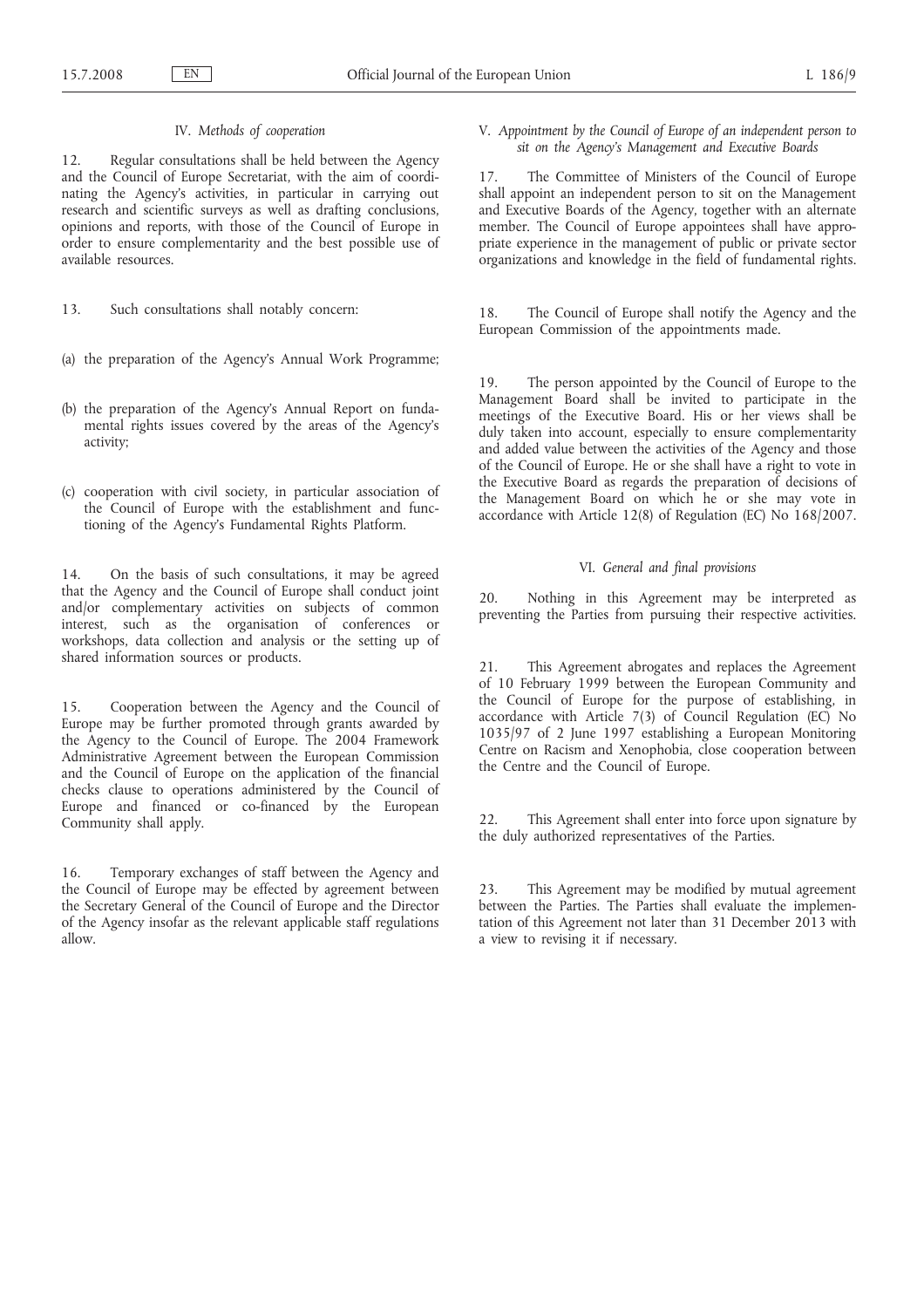Съставено в Брюксел на осемнадесети юни две хиляди и осма година. Hecho en Estrasburgo, el dieciocho de junio de dos mil ocho. Ve Štrasburku dne osmnáctého června dva tisíce osm. Udfærdiget i Strasbourg den attende juni to tusind og otte. Geschehen zu Strassburg am achtzehnten Juni zweitausendacht. Kahe tuhande kaheksanda aasta juunikuu kaheksateistkümnendal päeval Strasbourgis. 'Εγινε στo Στρασβoύργo, στις δέκα οκτώ Ιουνίου δύο χιλιάδες οκτώ. Done at Strasbourg on the eighteenth day of June in the year two thousand and eight. Fait à Strasbourg, le dix-huit juin deux mille huit. Fatto a Strasburgo, addì diciotto giugno duemilaotto. Strasbūrā, divtūkstoš astotā gada astoņpadsmitajā jūnijā. Priimta du tūkstančiai aštuntų metų birželio aštuonioliktą dieną Strasbūre. Kelt Strasbourgban, a kétezer-nyolcadik év június tizennyolcadik napján. Magħmul fi Strasburgu, fit-tmintax-il jum ta' Ġunju tas-sena elfejn u tmienja. Gedaan te Straatsburg, de achttiende juni tweeduizend acht. Sporządzono w Strasburgu dnia osiemnastego czerwca roku dwa tysiące ósmego. Încheiat la Strasbourg, la optsprezece iunie două mii opt. Feito em Estrasburgo, em dezoito de Junho de dois mil e oito. V Štrasburgu dňa osemnásteho júna dvetisícosem. V Strasbourgu, dne osemnajstega junija leta dva tisoč osem. Tehty Strasbourgissa kahdeksantenatoista päivänä kesäkuuta vuonna kaksituhattakahdeksan. Som skedde i Strasbourg den artonde juni tjugohundraåtta.